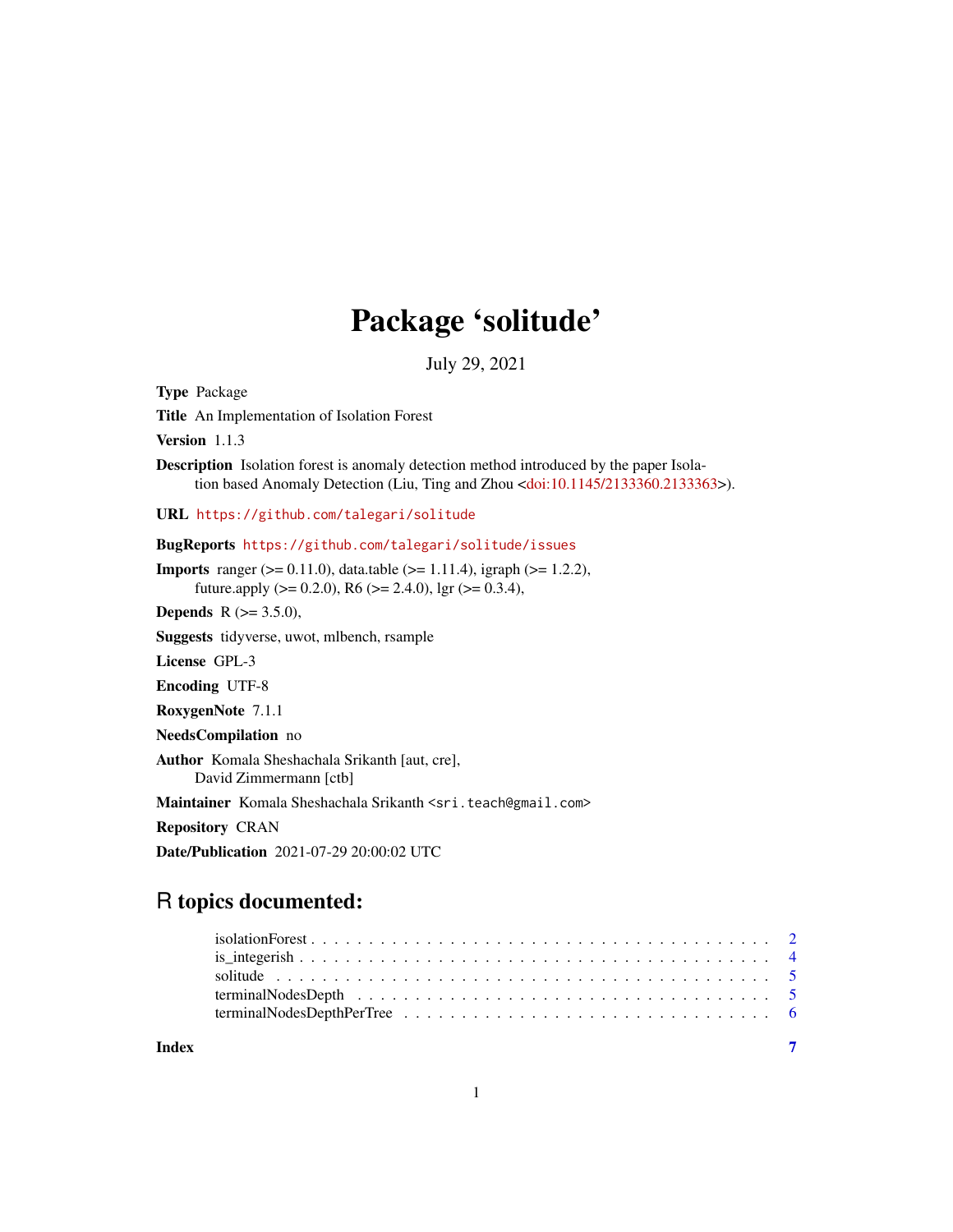<span id="page-1-0"></span>isolationForest *Fit an Isolation Forest*

#### **Description**

'solitude' class implements the isolation forest method introduced by paper Isolation based Anomaly Detection (Liu, Ting and Zhou <doi:10.1145/2133360.2133363>). The extremely randomized trees (extratrees) required to build the isolation forest is grown using [ranger](#page-0-0) function from ranger package.

#### Design

\$new() initiates a new 'solitude' object. The possible arguments are:

- sample\_size: (positive integer, default  $= 256$ ) Number of observations in the dataset to used to build a tree in the forest
- num\_trees: (positive integer, default = 100) Number of trees to be built in the forest
- replace: (boolean, default = FALSE) Whether the sample of observations should be chosen with replacement when sample\_size is less than the number of observations in the dataset
- seed: (positive integer, default  $= 101$ ) Random seed for the forest
- nproc: (NULL or a positive integer, default: NULL, means use all resources) Number of parallel threads to be used by ranger
- respect\_unordered\_factors: (string, default: "partition")See respect.unordered.factors argument in [ranger](#page-0-0)
- max\_depth: (positive number, default: ceiling(log2(sample\_size))) See max.depth argument in [ranger](#page-0-0)

\$fit() fits a isolation forest for the given dataframe or sparse matrix, computes depths of terminal nodes of each tree and stores the anomaly scores and average depth values in \$scores object as a data.table

\$predict() returns anomaly scores for a new data as a data.table

#### Details

• Parallelization: [ranger](#page-0-0) is parallelized and by default uses all the resources. This is supported when nproc is set to NULL. The process of obtaining depths of terminal nodes (which is excuted with  $fit()$  is called) may be parallelized separately by setting up a **future** backend.

#### Methods

#### Public methods:

- [isolationForest\\$new\(\)](#page-1-1)
- [isolationForest\\$fit\(\)](#page-2-0)
- [isolationForest\\$predict\(\)](#page-2-1)
- <span id="page-1-1"></span>• [isolationForest\\$clone\(\)](#page-2-2)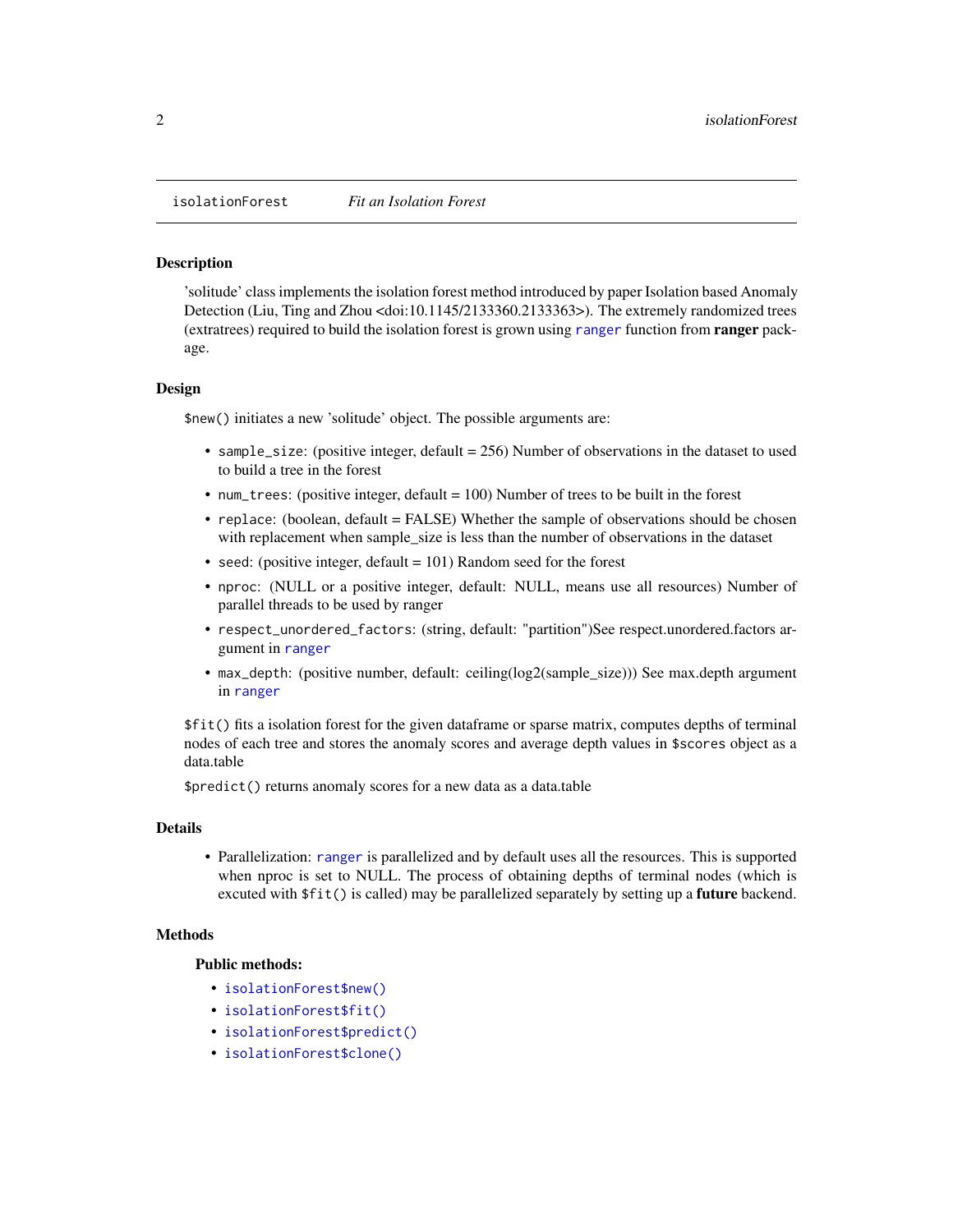#### isolationForest 3

#### Method new():

```
Usage:
isolationForest$new(
  sample_size = 256,
 num\_trees = 100,replace = FALSE,
  seed = 101,
 nproc = NULL,
  respect_unordered_factors = NULL,
 max_depth = ceiling(log2(sample_size))
\lambda
```
<span id="page-2-0"></span>Method fit():

*Usage:* isolationForest\$fit(dataset)

#### <span id="page-2-1"></span>Method predict():

*Usage:* isolationForest\$predict(data)

<span id="page-2-2"></span>Method clone(): The objects of this class are cloneable with this method.

```
Usage:
isolationForest$clone(deep = FALSE)
Arguments:
deep Whether to make a deep clone.
```
#### Examples

```
## Not run:
library("solitude")
library("tidyverse")
library("mlbench")
data(PimaIndiansDiabetes)
PimaIndiansDiabetes = as_tibble(PimaIndiansDiabetes)
PimaIndiansDiabetes
splitter = PimaIndiansDiabetes %>%
  select(-diabetes) %>%
  rsample::initial_split(prop = 0.5)
pima_train = rsample::training(splitter)
pima_test = rsample::testing(splitter)
iso = isolationForest$new()
iso$fit(pima_train)
scores_train = pima_train %>%
  iso$predict() %>%
```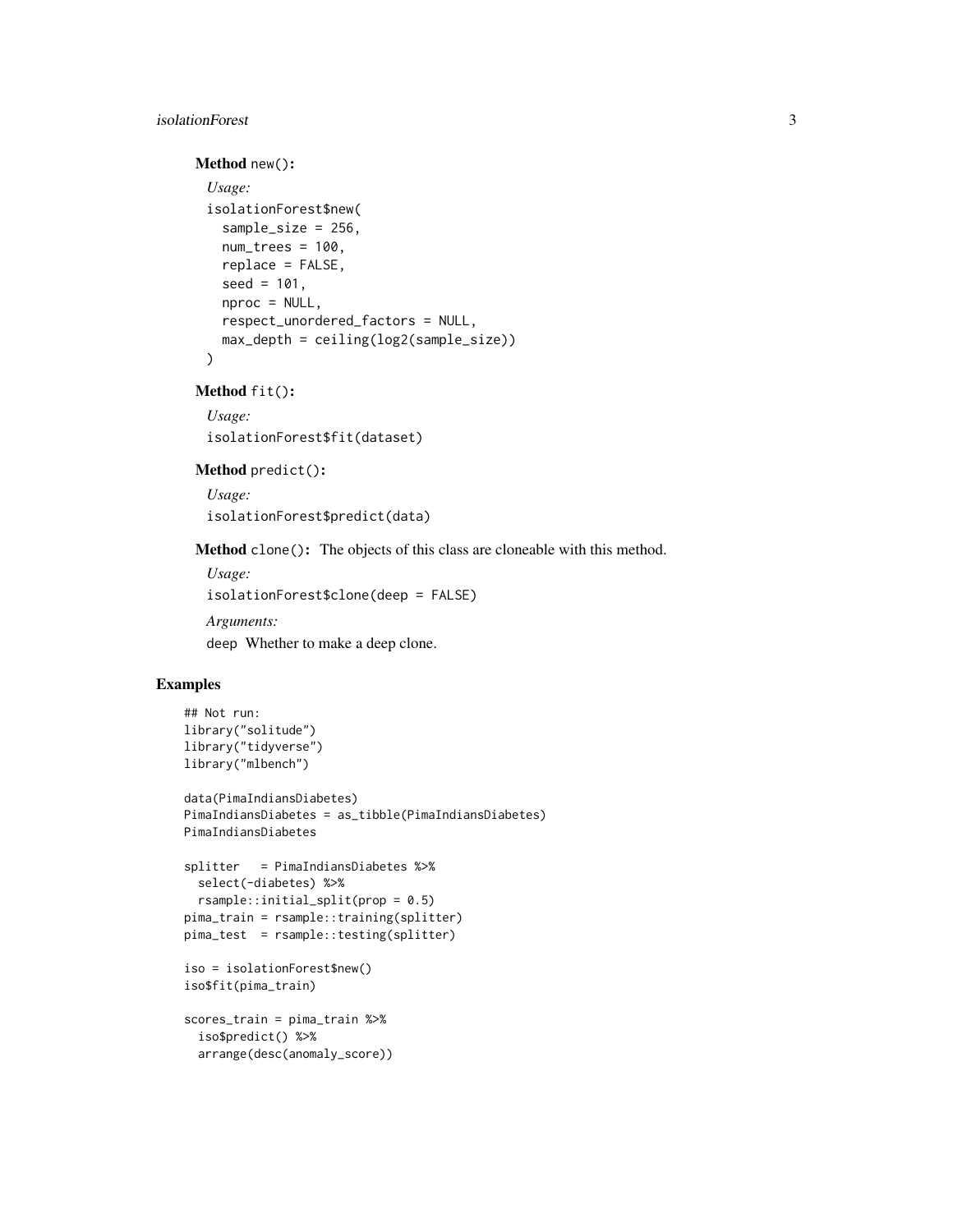```
scores_train
umap_train = pima_train %>%
  scale() %>%
 uwot::umap() %>%
  setNames(c("V1", "V2")) %>%
  as_tibble() %>%
  rowid_to_column() %>%
  left_join(scores_train, by = c("rowid" = "id"))
umap_train
umap_train %>%
  ggplot(aes(V1, V2)) +
  geom_point(aes(size = anomaly_score))
scores_test = pima_test %>%
  iso$predict() %>%
  arrange(desc(anomaly_score))
scores_test
## End(Not run)
```
is\_integerish *Check for a single integer*

#### Description

for a single integer

#### Usage

is\_integerish(x)

#### Arguments

x input

#### Value

TRUE or FALSE

#### Examples

## Not run: is\_integerish(1)

<span id="page-3-0"></span>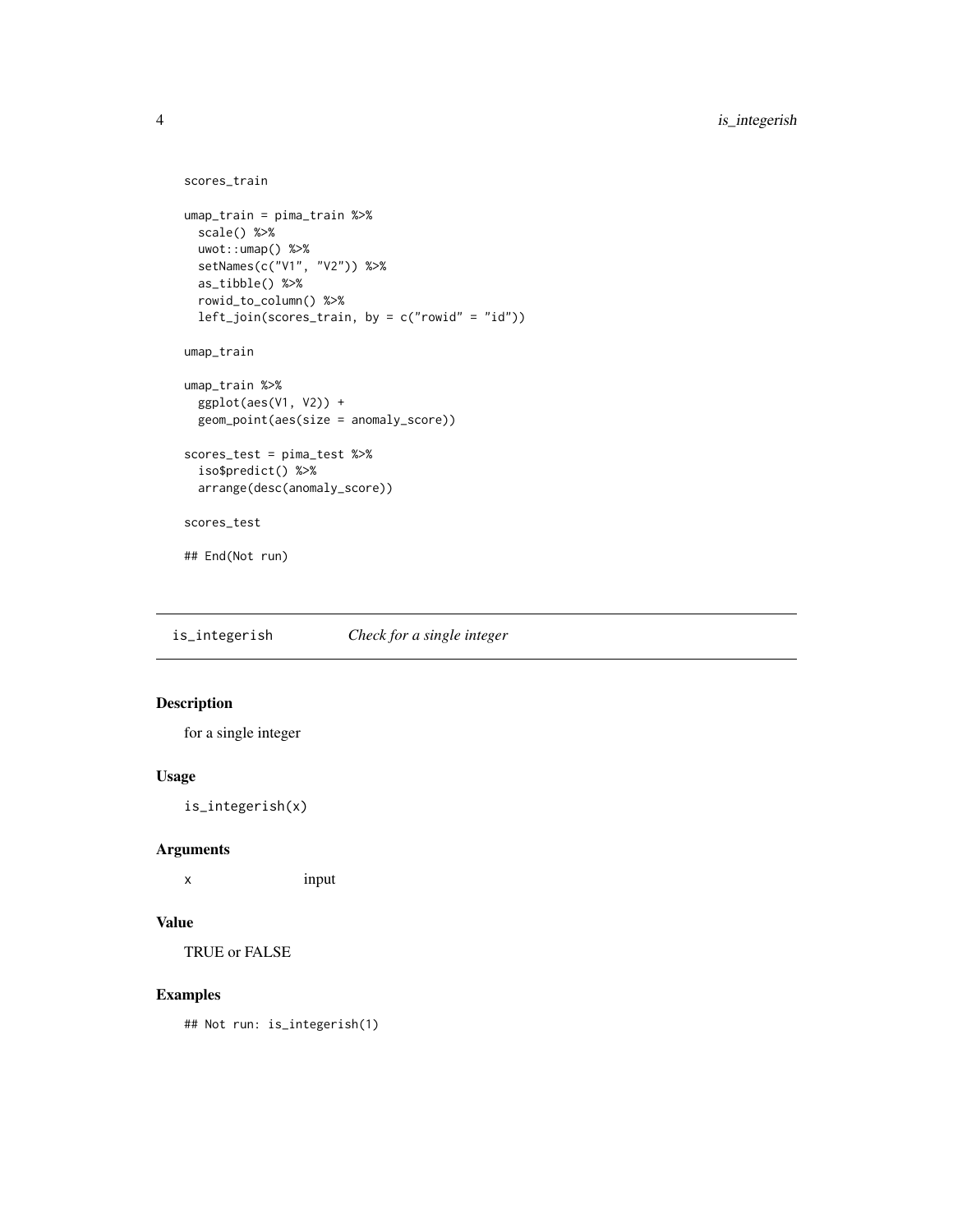<span id="page-4-0"></span>

#### Description

Isolation forest is an anomaly detection method introduced by the paper Isolation based Anomaly Detection (Liu, Ting and Zhou <doi:10.1145/2133360.2133363>)

#### Author(s)

Srikanth Komala Sheshachala

#### See Also

Useful links:

- <https://github.com/talegari/solitude>
- Report bugs at <https://github.com/talegari/solitude/issues>

terminalNodesDepth *Depth of each terminal node of all trees in a ranger model*

#### Description

Depth of each terminal node of all trees in a ranger model is returned as a three column tibble with column names: 'id\_tree', 'id\_node', 'depth'. Note that root node has the node\_id =  $0$ .

#### Usage

```
terminalNodesDepth(model)
```
#### Arguments

model A ranger model

#### Details

This function may be parallelized using a future backend.

#### Value

A tibble with three columns: 'id\_tree', 'id\_node', 'depth'.

#### Examples

```
rf = ranger::ranger(Species \sim ., data = iris, num.trees = 100)
terminalNodesDepth(rf)
```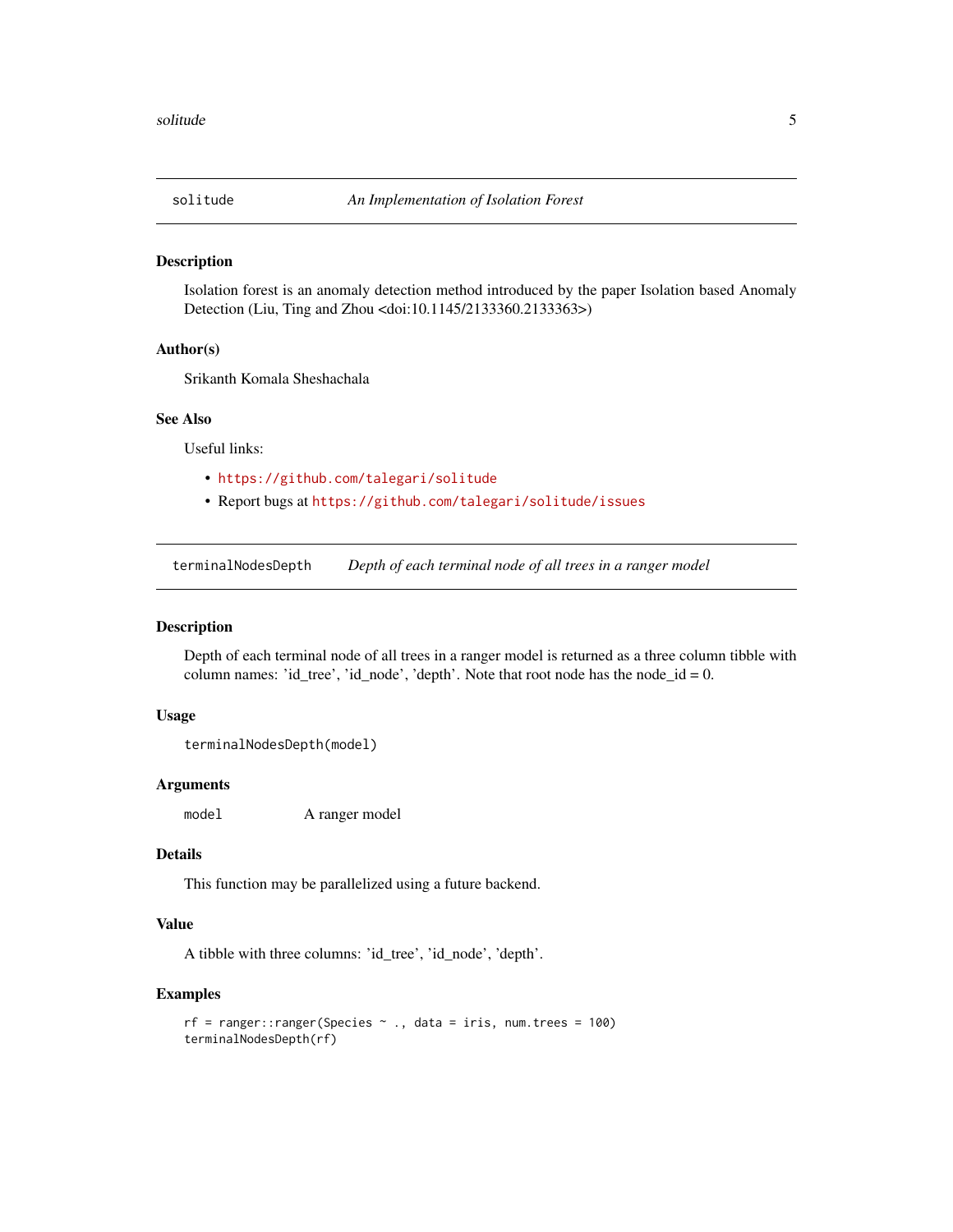```
terminalNodesDepthPerTree
```
*Depth of each terminal node of a single tree in a ranger model*

#### Description

Depth of each terminal node of a single tree in a ranger model. Note that root node has the id\_node  $= 0.$ 

#### Usage

terminalNodesDepthPerTree(treelike)

#### Arguments

treelike Output of 'ranger::treeInfo'

#### Value

data.table with two columns: id\_node and depth

#### Examples

```
## Not run:
 rf = ranger::ranger(Species ~ ., data = iris)
 terminalNodesDepthPerTree(ranger::treeInfo(rf, 1))
```
## End(Not run)